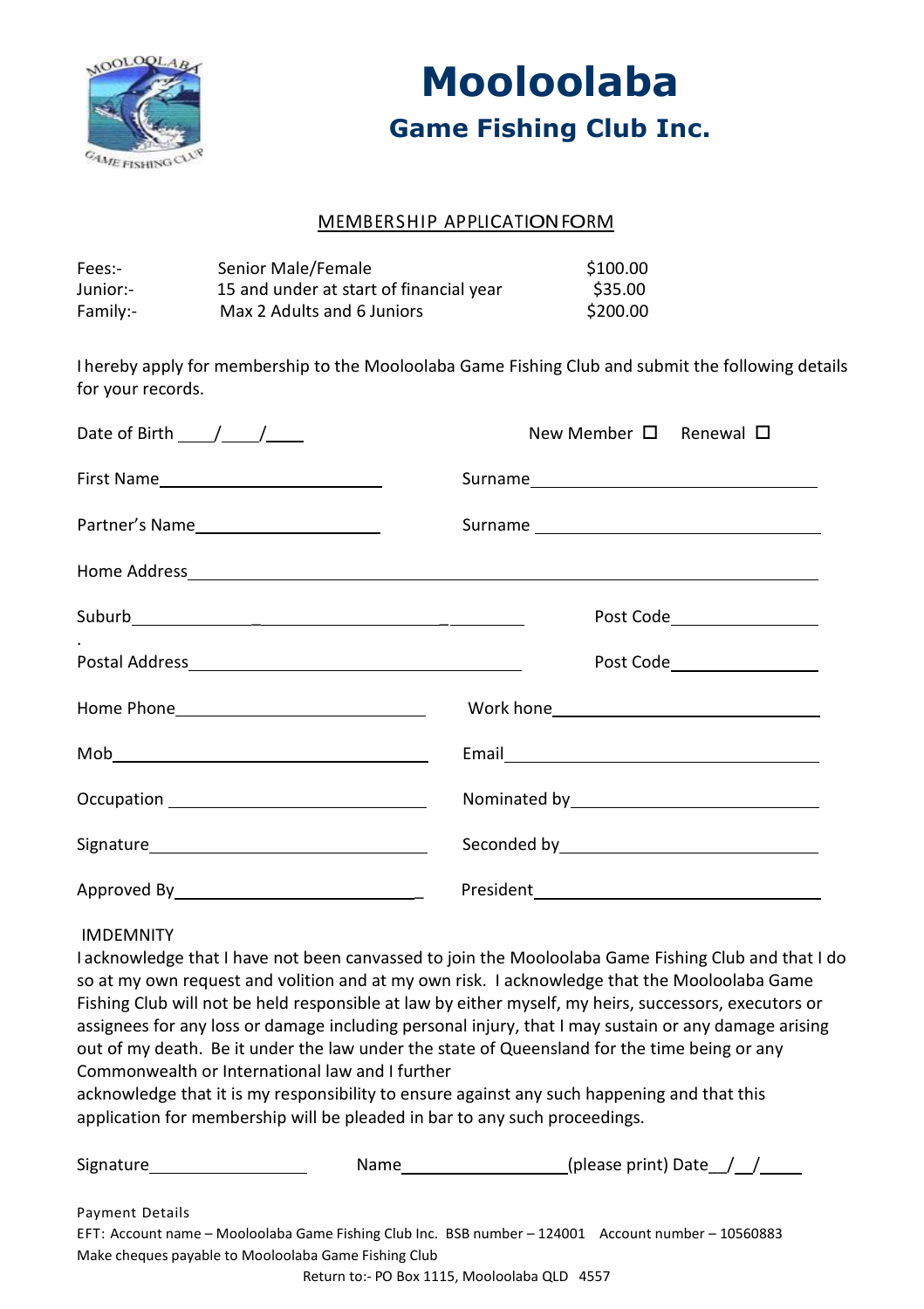

# **Mooloolaba Game Fishing Club Inc.**

N.B. Please note- If you own a boat please complete the Safety and Rescue Information on this form for the Membership Officer to update and cross check information on hand. (THIS IS VERY IMPORTANT FOR YOUR OWN SAFETY)

SAFETY AND RESCUE INFORMATION FORM (Boat Owners must fill in details)

|                                    |                                                                                                                     | <u> 1989 - Andrea Stadt, amerikansk politiker (d. 1989)</u>                                                                                                                                                                          |  |  |
|------------------------------------|---------------------------------------------------------------------------------------------------------------------|--------------------------------------------------------------------------------------------------------------------------------------------------------------------------------------------------------------------------------------|--|--|
|                                    |                                                                                                                     |                                                                                                                                                                                                                                      |  |  |
| Length _________________           |                                                                                                                     | Hull Material <u>New York and Theory and Theory and Theory and Theory and Theory and Theory and Theory and Theory</u><br>Hull Type ____________________                                                                              |  |  |
| Colour-Hull _____________          |                                                                                                                     | Superstructure <b>contains the contract of the contract of the contract of the contract of the contract of the contract of the contract of the contract of the contract of the contract of the contract of the contract of the c</b> |  |  |
|                                    |                                                                                                                     |                                                                                                                                                                                                                                      |  |  |
|                                    |                                                                                                                     |                                                                                                                                                                                                                                      |  |  |
| <b>Other Pertinent Information</b> |                                                                                                                     | <u> 1980 - John Amerikaanse kommunister († 1901)</u>                                                                                                                                                                                 |  |  |
| Insurance                          | Details-Insurer and the contract of the contract of the contract of the contract of the contract of the contract of |                                                                                                                                                                                                                                      |  |  |
| SAFETY AND EMERGENCY EQUIPMENT     |                                                                                                                     |                                                                                                                                                                                                                                      |  |  |
|                                    |                                                                                                                     | Frequencies ___________________                                                                                                                                                                                                      |  |  |
|                                    | 27 mhz                                                                                                              | Frequencies __________________                                                                                                                                                                                                       |  |  |
|                                    | <b>VHF</b>                                                                                                          | Frequencies __________________                                                                                                                                                                                                       |  |  |
|                                    |                                                                                                                     |                                                                                                                                                                                                                                      |  |  |
| Flares                             |                                                                                                                     |                                                                                                                                                                                                                                      |  |  |
|                                    |                                                                                                                     |                                                                                                                                                                                                                                      |  |  |
| Radar                              |                                                                                                                     |                                                                                                                                                                                                                                      |  |  |
| G.P.S                              | Hand Held Compass _____                                                                                             | Food-No. of days<br><u>Food-No. of days</u>                                                                                                                                                                                          |  |  |
| Water                              |                                                                                                                     |                                                                                                                                                                                                                                      |  |  |

Payment Details

EFT: Account name – Mooloolaba Game Fishing Club Inc. BSB number – 124001 Account number – 10560883 Make cheques payable to Mooloolaba Game Fishing Club